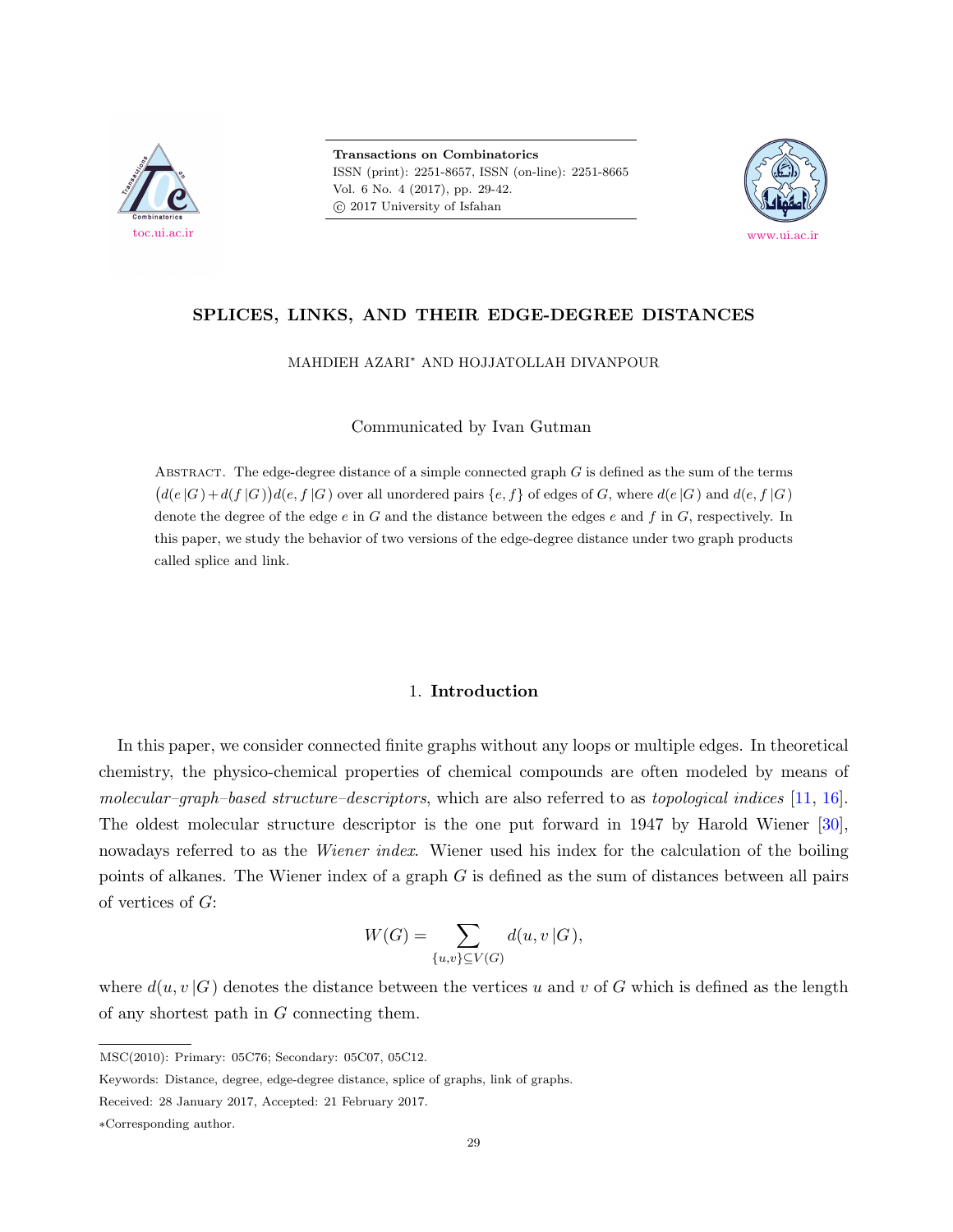The *degree distance* was introduced by Dobrynin and Kochetova [\[12](#page-12-2)] and at the same time by Gutman [[15\]](#page-12-3) as a weighted version of the Wiener index. The degree distance of a graph *G* is defined as:

$$
DD(G) = \sum_{\{u,v\} \subseteq V(G)} [d(u|G) + d(v|G)]d(u,v|G),
$$

where  $d(u|G)$  denotes the degree of the vertex *u* in *G*. It can also be expressed as:

$$
DD(G) = \sum_{u \in V(G)} d(u|G)D(u|G),
$$

where  $D(u|G) = \sum_{v \in V(G)} d(u, v|G)$ . In fact, if *T* is a tree on *n* vertices, the Wiener index and degree distance are closely related by  $DD(T) = 4W(T) - n(n-1)$  (see [[15\]](#page-12-3)). The interested readers may consult  $[1, 8, 9, 10, 14, 20, 21, 22, 27, 28, 29]$  $[1, 8, 9, 10, 14, 20, 21, 22, 27, 28, 29]$  $[1, 8, 9, 10, 14, 20, 21, 22, 27, 28, 29]$  $[1, 8, 9, 10, 14, 20, 21, 22, 27, 28, 29]$  $[1, 8, 9, 10, 14, 20, 21, 22, 27, 28, 29]$  $[1, 8, 9, 10, 14, 20, 21, 22, 27, 28, 29]$  $[1, 8, 9, 10, 14, 20, 21, 22, 27, 28, 29]$  $[1, 8, 9, 10, 14, 20, 21, 22, 27, 28, 29]$  $[1, 8, 9, 10, 14, 20, 21, 22, 27, 28, 29]$  $[1, 8, 9, 10, 14, 20, 21, 22, 27, 28, 29]$  $[1, 8, 9, 10, 14, 20, 21, 22, 27, 28, 29]$  $[1, 8, 9, 10, 14, 20, 21, 22, 27, 28, 29]$  $[1, 8, 9, 10, 14, 20, 21, 22, 27, 28, 29]$  $[1, 8, 9, 10, 14, 20, 21, 22, 27, 28, 29]$  $[1, 8, 9, 10, 14, 20, 21, 22, 27, 28, 29]$  $[1, 8, 9, 10, 14, 20, 21, 22, 27, 28, 29]$  $[1, 8, 9, 10, 14, 20, 21, 22, 27, 28, 29]$  $[1, 8, 9, 10, 14, 20, 21, 22, 27, 28, 29]$  $[1, 8, 9, 10, 14, 20, 21, 22, 27, 28, 29]$  $[1, 8, 9, 10, 14, 20, 21, 22, 27, 28, 29]$  $[1, 8, 9, 10, 14, 20, 21, 22, 27, 28, 29]$  $[1, 8, 9, 10, 14, 20, 21, 22, 27, 28, 29]$  for mathematical properties of the degree distance.

Edge versions of the degree distance were introduced by Iranmanesh *et al*. [\[24](#page-13-7)] in 2011. Two possible distances between the edges  $e = uv$  and  $f = zt$  of a graph *G* can be considered [[23\]](#page-13-8). The first distance is denoted by  $d_0(e, f | G)$  and defined as:

$$
d_0(e, f | G) = \begin{cases} d_1(e, f | G) + 1 & e \neq f, \\ 0 & e = f, \end{cases}
$$

where  $d_1(e, f | G) = min{d(u, z | G), d(u, t | G), d(v, z | G), d(v, t | G)}$ . It is easy to see that,  $d_0(e, f | G) =$  $d(e, f | L(G))$ , where  $L(G)$  is the line graph of *G*. The second distance is denoted by  $d_4(e, f | G)$  and defined as:

$$
d_4(e, f | G) = \begin{cases} d_2(e, f | G) & e \neq f, \\ 0 & e = f, \end{cases}
$$

where  $d_2(e, f | G) = \max\{d(u, z | G), d(u, t | G), d(v, z | G), d(v, t | G)\}\.$  Related to these two distances, two edge versions of the degree distance can be defined. The first and second *edge-degree distances* of *G* are denoted by  $DD_{e_0}(G)$  and  $DD_{e_4}(G)$ , respectively and defined as:

$$
DD_{e_i}(G) = \sum_{\{e,f\} \subseteq E(G)} \left[ d(e|G) + d(f|G) \right] d_i(e, f|G), \qquad i \in \{0,4\},
$$

where  $d(e|G)$  denotes the degree of the edge *e* in *G* which is the degree of the vertex *e* in the line graph  $L(G)$ .

In this paper, we present explicit formulas for the first and second edge-degree distances of two graph products called splice and link. Readers interested in more information on computing topological indices of splice and link of graphs can be referred to  $[2, 3, 4, 5, 6, 7, 13, 18, 19, 25, 26]$  $[2, 3, 4, 5, 6, 7, 13, 18, 19, 25, 26]$  $[2, 3, 4, 5, 6, 7, 13, 18, 19, 25, 26]$  $[2, 3, 4, 5, 6, 7, 13, 18, 19, 25, 26]$  $[2, 3, 4, 5, 6, 7, 13, 18, 19, 25, 26]$  $[2, 3, 4, 5, 6, 7, 13, 18, 19, 25, 26]$  $[2, 3, 4, 5, 6, 7, 13, 18, 19, 25, 26]$  $[2, 3, 4, 5, 6, 7, 13, 18, 19, 25, 26]$  $[2, 3, 4, 5, 6, 7, 13, 18, 19, 25, 26]$  $[2, 3, 4, 5, 6, 7, 13, 18, 19, 25, 26]$  $[2, 3, 4, 5, 6, 7, 13, 18, 19, 25, 26]$  $[2, 3, 4, 5, 6, 7, 13, 18, 19, 25, 26]$  $[2, 3, 4, 5, 6, 7, 13, 18, 19, 25, 26]$  $[2, 3, 4, 5, 6, 7, 13, 18, 19, 25, 26]$  $[2, 3, 4, 5, 6, 7, 13, 18, 19, 25, 26]$  $[2, 3, 4, 5, 6, 7, 13, 18, 19, 25, 26]$  $[2, 3, 4, 5, 6, 7, 13, 18, 19, 25, 26]$  $[2, 3, 4, 5, 6, 7, 13, 18, 19, 25, 26]$  $[2, 3, 4, 5, 6, 7, 13, 18, 19, 25, 26]$  $[2, 3, 4, 5, 6, 7, 13, 18, 19, 25, 26]$  $[2, 3, 4, 5, 6, 7, 13, 18, 19, 25, 26]$  $[2, 3, 4, 5, 6, 7, 13, 18, 19, 25, 26]$ .

## 2. **Definitions and preliminaries**

In this section, we state some definitions and introduce some useful notations. Let *G* be a graph with vertex set  $V(G)$  and edge set  $E(G)$ . We denote by  $V(e)$  the set of two end-vertices of the edge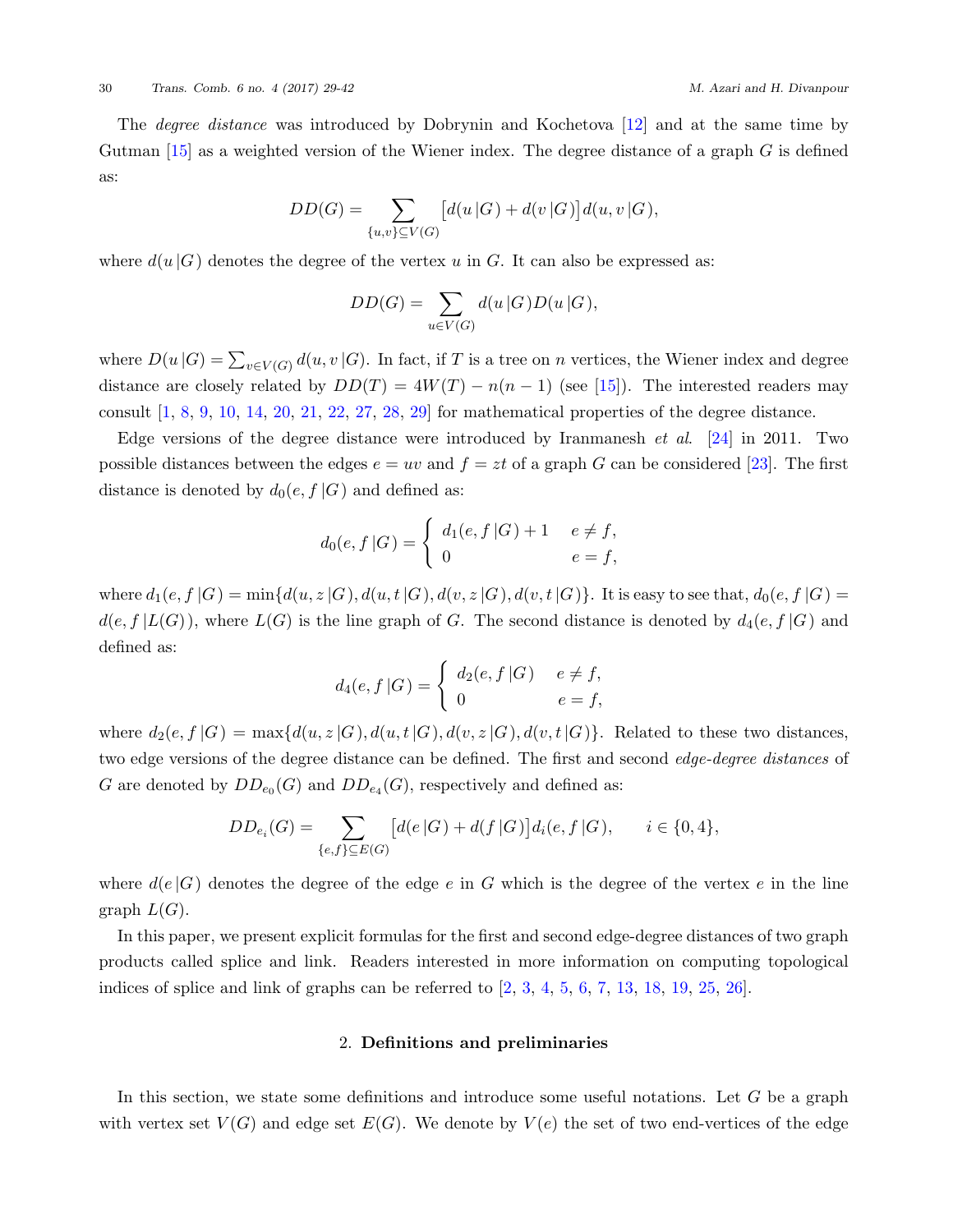*e* of *G*. For  $u \in V(G)$ , we define:

$$
D_i(u|G) = \sum_{e \in E(G)} D_i(u,e|G), \quad i \in \{1,2\} ,
$$

where for  $e = ab \in E(G)$ ,

$$
D_1(u, e | G) = \min\{d(u, a | G), d(u, b | G)\},\
$$
  

$$
D_2(u, e | G) = \max\{d(u, a | G), d(u, b | G)\}.
$$

 $D_1(u, e | G)$  and  $D_2(u, e | G)$  can be considered as two possible distances between the vertex *u* and the edge *e* in *G*. Note that,  $D_1(u, e|G)$  is a nonnegative integer and  $D_1(u, e|G) = 0$  if and only if *u* ∈ *V*(*e*). Also, *D*<sub>2</sub>(*u*,*e* |*G*) is a positive integer and *D*<sub>2</sub>(*u*,*e* |*G*) = 1 if and only if *u* ∈ *V*(*e*) or *u* and the end vertices of *e* form a 3-cycle in *G*. For  $u \in V(G)$ ,  $D_1(u|G)$  and  $D_2(u|G)$  can also be expressed by:

$$
D_1(u|G) = \sum_{e \in E(G); u \notin V(e)} D_1(u, e|G),
$$
  

$$
D_2(u|G) = \sum_{e \in E(G); u \notin V(e)} D_2(u, e|G) + d(u|G).
$$

For  $u \in V(G)$ , let  $N(u|G)$  denote the set of all first neighbors of *u* in *G*. We denote by  $\delta(u|G)$ , the sum of degrees of all neighbors of *u* in *G*, i.e.,

$$
\delta(u|G) = \sum_{v \in N(u|G)} d(v|G).
$$

We denote by  $M_1(G)$ , the *first Zagreb index* [\[17](#page-13-13)] of *G* which is defined as:

$$
M_1(G) = \sum_{u \in V(G)} d(u \, | G)^2.
$$

It can also be expressed as a sum over edges of *G*:

$$
M_1(G) = \sum_{uv \in E(G)} \left[ d(u|G) + d(v|G) \right].
$$

Let e be an edge of G with  $V(e) = \{a, b\}$ . It is easy to see that,  $d(e|G) = d(a|G) + d(b|G) - 2$ . Therefore,

$$
\sum_{e \in E(G)} d(e|G) = M_1(G) - 2|E(G)|,
$$

and for  $u \in V(G)$ ,

$$
\sum_{e \in E(G); u \in V(e)} d(e|G) = d(u|G) (d(u|G) - 2) + \delta(u|G).
$$

3. **Results and discussion**

In this section, we compute the first and second edge-degree distances for splice and link of graphs.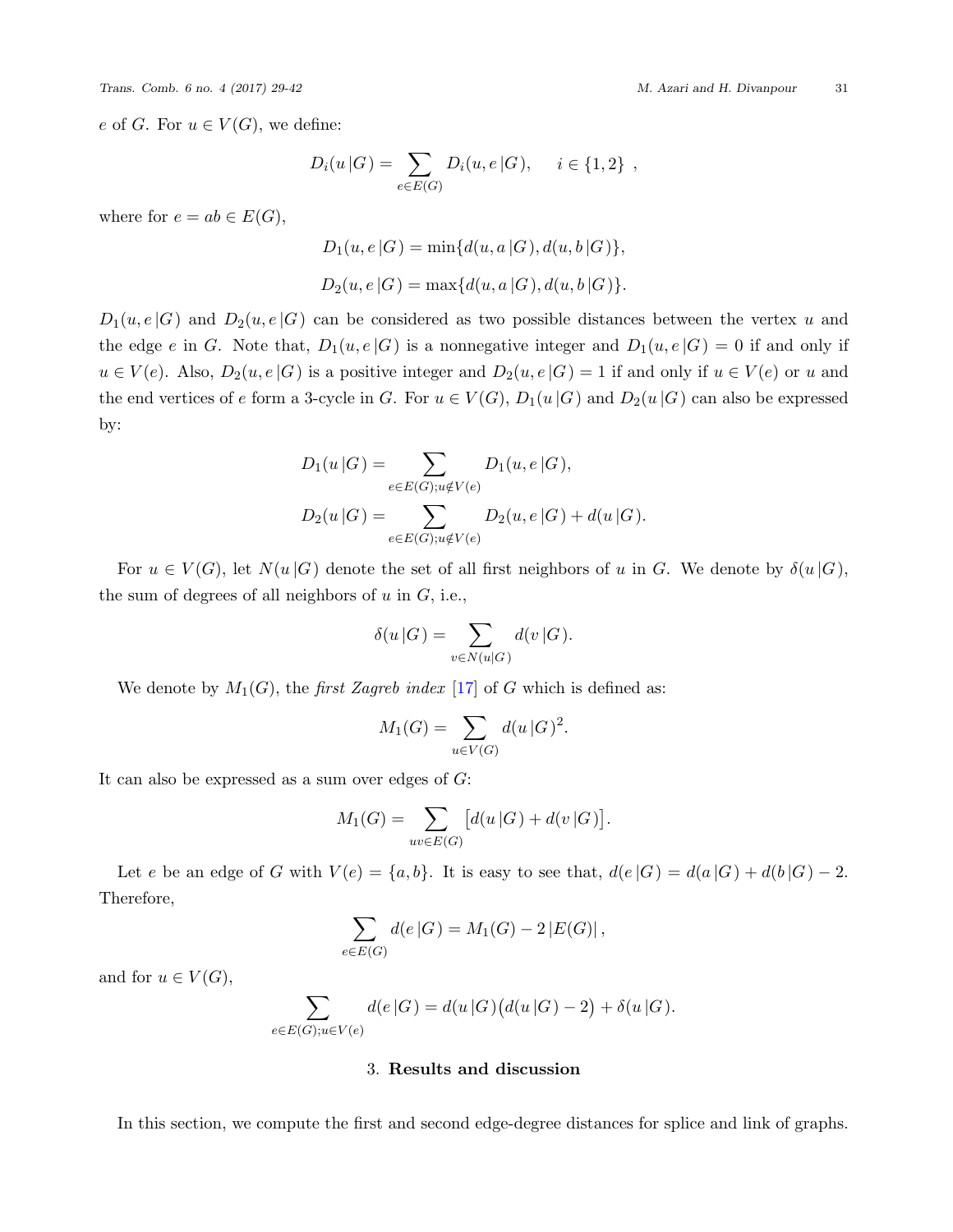3.1. **Splice.** Let  $G_1$  and  $G_2$  be two graphs with disjoint vertex sets  $V(G_1)$  and  $V(G_2)$  and edge sets *E*(*G*<sub>1</sub>) and *E*(*G*<sub>2</sub>), respectively. Following Došlić [\[13](#page-12-15)], for given vertices  $a_1 \in V(G_1)$  and  $a_2 \in V(G_2)$ , a *splice* of  $G_1$  and  $G_2$  by vertices  $a_1$  and  $a_2$  is denoted by  $(G_1.G_2)(a_1, a_2)$  and defined by identifying the vertices  $a_1$  and  $a_2$  in the union of  $G_1$  and  $G_2$ . We denote by  $n_i$ ,  $m_i$  and  $\alpha_i$ , the order and size of the graph  $G_i$ , and the degree of  $a_i$  in  $G_i$ , respectively, where  $i \in \{1,2\}$ . It is easy to see that,  $|V((G_1.G_2)(a_1, a_2))| = n_1 + n_2 - 1$  and  $|E((G_1.G_2)(a_1, a_2))| = m_1 + m_2$ .

In the following lemma, the distance between vertices of  $(G_1,G_2)(a_1,a_2)$  is computed. The result follows easily from the definition of splice of graphs, so the proof is omitted.

<span id="page-3-0"></span>**Lemma 3.1.** *Let*  $G = (G_1.G_2)(a_1, a_2)$ *. For*  $u, v \in V(G)$ *,* 

$$
d(u, v | G) = \begin{cases} d(u, v | G_1) & u, v \in V(G_1), \\ d(u, v | G_2) & u, v \in V(G_2), \\ d(u, a_1 | G_1) + d(a_2, v | G_2) & u \in V(G_1), v \in V(G_2). \end{cases}
$$

In the following lemma, the distances  $d_0$  and  $d_4$  between edges of  $(G_1.G_2)(a_1, a_2)$  are computed. The results follow easily from Lemma [3.1,](#page-3-0) so the proofs are omitted.

<span id="page-3-1"></span>**Lemma 3.2.** *Let*  $G = (G_1.G_2)(a_1, a_2)$ *. For*  $e, f \in E(G)$ *,* 

$$
(i) d_0(e, f | G) = \begin{cases} d_0(e, f | G_1) & e, f \in E(G_1), \\ d_0(e, f | G_2) & e, f \in E(G_2), \\ D_1(a_1, e | G_1) + D_1(a_2, f | G_2) + 1 & e \in E(G_1), f \in E(G_2), \end{cases}
$$

$$
(ii) d_4(e, f | G) = \begin{cases} d_4(e, f | G_1) & e, f \in E(G_1), \\ d_4(e, f | G_2) & e, f \in E(G_2), \\ D_2(a_1, e | G_1) + D_2(a_2, f | G_2) & e \in E(G_1), f \in E(G_2). \end{cases}
$$

In the following lemma, the degree of an arbitrary edge of  $(G_1,G_2)(a_1,a_2)$  is computed. The result follows easily from the definition of splice of graphs, so the proof is omitted.

<span id="page-3-2"></span>**Lemma 3.3.** *Let*  $G = (G_1.G_2)(a_1, a_2)$ *. For*  $e \in E(G)$ *,* 

$$
d(e|G) = \begin{cases} d(e|G_1) & e \in E(G_1), a_1 \notin V(e), \\ d(e|G_1) + \alpha_2 & e \in E(G_1), a_1 \in V(e), \\ d(e|G_2) & e \in E(G_2), a_2 \notin V(e), \\ d(e|G_2) + \alpha_1 & e \in E(G_2), a_2 \in V(e). \end{cases}
$$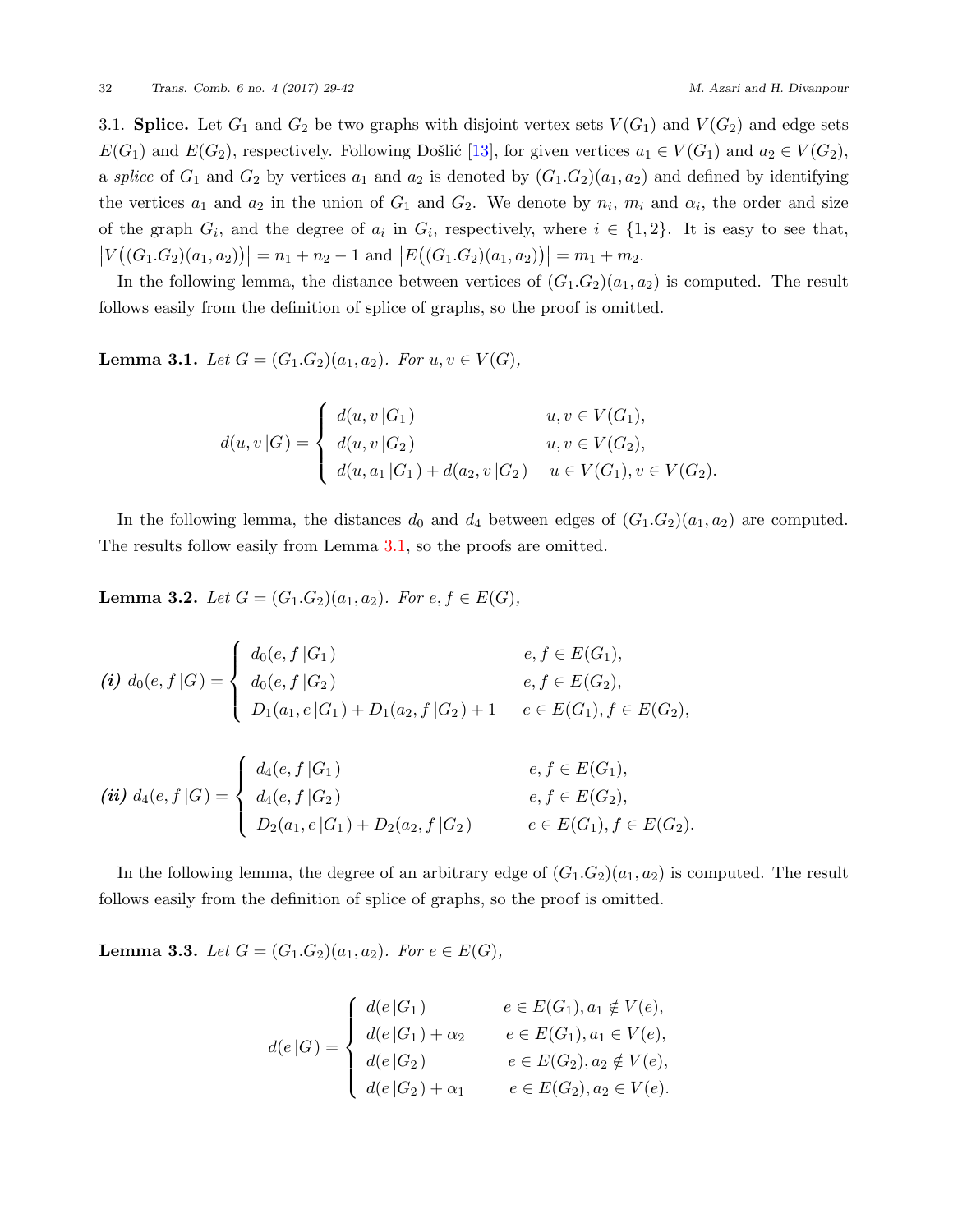**Theorem 3.4.** Let  $G = (G_1.G_2)(a_1, a_2)$ . The first and second edge-degree distances of G are given *by:*

(i) 
$$
DD_{e_0}(G) = DD_{e_0}(G_1) + DD_{e_0}(G_2) + \alpha_2 \sum_{e,f \in E(G_1); a_1 \in V(e) \setminus V(f)} d_0(e, f | G_1)
$$
  
\t $+ \alpha_1 \sum_{e,f \in E(G_2); a_2 \in V(e) \setminus V(f)} d_0(e, f | G_2) + m_2 \sum_{e \in E(G_1)} d(e | G_1)D_1(a_1, e | G_1)$   
\t $+ m_1 \sum_{f \in E(G_2)} d(f | G_2)D_1(a_2, f | G_2) + [M_1(G_2) - 2m_2 + \alpha_1 \alpha_2][D_1(a_1 | G_1) + m_1]$   
\t $+ [M_1(G_1) - 2m_1 + \alpha_1 \alpha_2][D_1(a_2 | G_2) + m_2] + \alpha_1 \alpha_2(\alpha_1 + \alpha_2 - 2),$   
(ii)  $DD_{e_4}(G) = DD_{e_4}(G_1) + DD_{e_4}(G_2) + 2\alpha_2 \sum_{\{u,v\} \subseteq N(a_1|G_1)} d(u, v | G_1)$   
\t $+ 2\alpha_1 \sum_{\{u,v\} \subseteq N(a_2|G_2)} d(u, v | G_2) + \alpha_2 \sum_{e,f \in E(G_1); a_1 \in V(e) \setminus V(f)} d_4(e, f | G_1)$   
\t $+ \alpha_1 \sum_{e,f \in E(G_2); a_2 \in V(e) \setminus V(f)} d_4(e, f | G_2) + m_2 \sum_{e \in E(G_1)} d(e | G_1)D_2(a_1, e | G_1)$   
\t $+ m_1 \sum_{e,f \in E(G_2)D_2(a_2, f | G_2) + [M_1(G_2) - 2m_2 + \alpha_1 \alpha_2]D_2(a_1 | G_1)$ 

$$
OD_{e_{4}}(G) = DD_{e_{4}}(G_{1}) + DD_{e_{4}}(G_{2}) + 2\alpha_{2} \sum_{\{u,v\} \subseteq N(a_{1}|G_{1})} d(u, v | G_{1})
$$
  
+  $2\alpha_{1} \sum_{\{u,v\} \subseteq N(a_{2}|G_{2})} d(u, v | G_{2}) + \alpha_{2} \sum_{e,f \in E(G_{1}); a_{1} \in V(e) \setminus V(f)} d_{4}(e, f | G_{1})$   
+  $\alpha_{1} \sum_{e,f \in E(G_{2}); a_{2} \in V(e) \setminus V(f)} d_{4}(e, f | G_{2}) + m_{2} \sum_{e \in E(G_{1})} d(e | G_{1})D_{2}(a_{1}, e | G_{1})$   
+  $m_{1} \sum_{f \in E(G_{2})} d(f | G_{2})D_{2}(a_{2}, f | G_{2}) + [M_{1}(G_{2}) - 2m_{2} + \alpha_{1}\alpha_{2}]D_{2}(a_{1} | G_{1})$   
+  $[M_{1}(G_{1}) - 2m_{1} + \alpha_{1}\alpha_{2}]D_{2}(a_{2} | G_{2}) + (m_{1} + m_{2})\alpha_{1}\alpha_{2}.$ 

*Proof. (i)* By definition of the first edge-degree distance,

$$
DD_{e_0}(G) = \sum_{\{e,f\} \subseteq E(G)} \big[d(e|G) + d(f|G)\big] d_0(e, f|G).
$$

Now, we partition the above sum into three sums as follows:

The first sum  $S_1$  consists of contributions to  $DD_{e_0}(G)$  of pairs of edges from  $G_1$ :

$$
S_1 = \sum_{\{e,f\} \subseteq E(G_1)} [d(e|G) + d(f|G)]d_0(e, f|G).
$$

In order to compute the sum  $S_1$ , we partition it into three sums  $S_{11}$ ,  $S_{12}$  and  $S_{13}$  as follows:

The sum  $S_{11}$  is equal to:

$$
S_{11} = \sum_{\{e,f\} \subseteq E(G_1); a_1 \notin V(e) \cup V(f)} [d(e|G) + d(f|G)]d_0(e, f|G).
$$

Using Lemmas [3.2](#page-3-1) and [3.3](#page-3-2), we obtain:

$$
S_{11} = \sum_{\{e,f\} \subseteq E(G_1); a_1 \notin V(e) \cup V(f)} [d(e|G_1) + d(f|G_1)]d_0(e, f|G_1).
$$

The sum  $S_{12}$  is equal to:

$$
S_{12} = \sum_{\{e,f\} \subseteq E(G_1); a_1 \in V(e) \cap V(f)} [d(e|G) + d(f|G)]d_0(e, f|G).
$$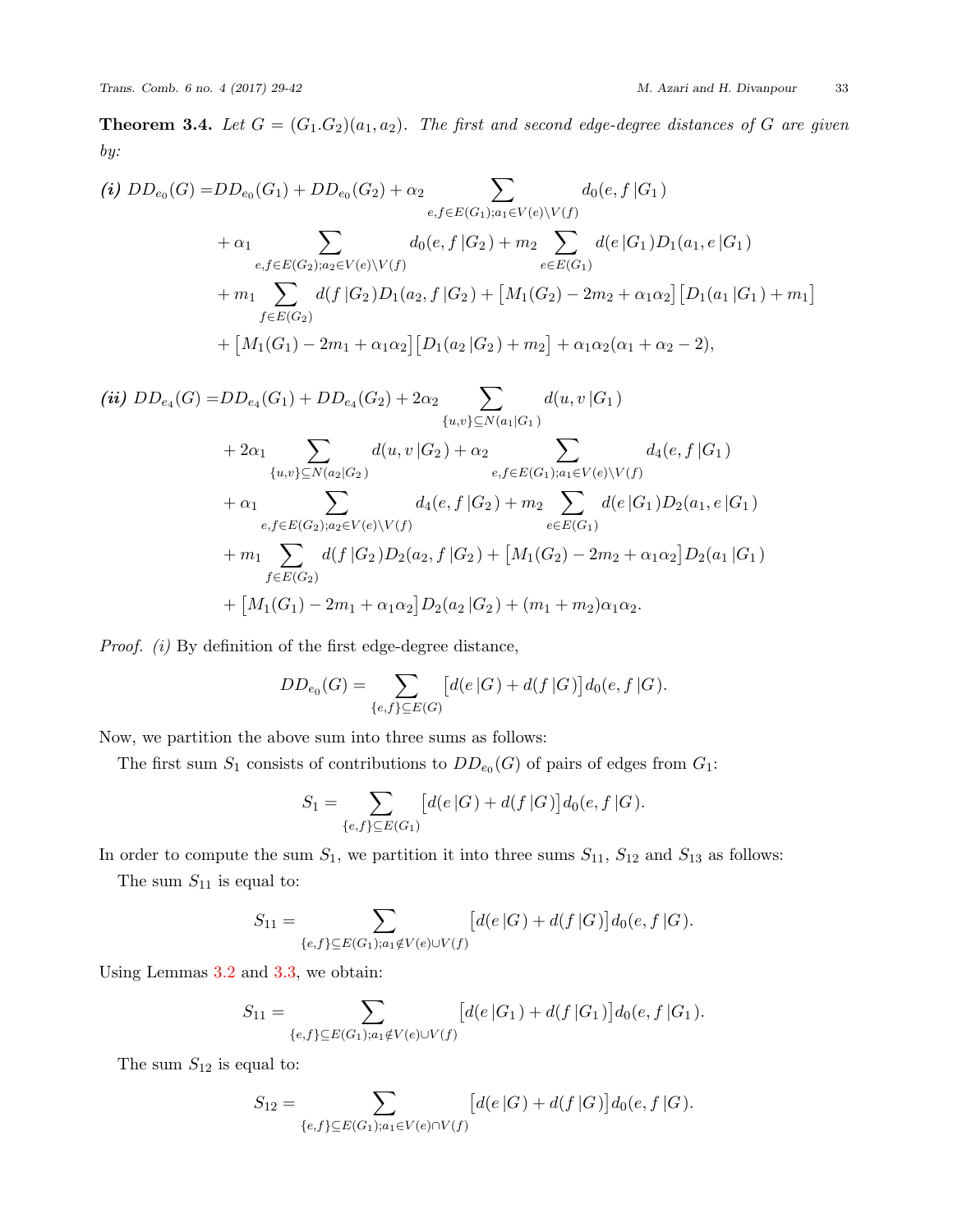Using Lemmas [3.2](#page-3-1) and [3.3](#page-3-2), we obtain:

$$
S_{12} = \sum_{\{e,f\} \subseteq E(G_1); a_1 \in V(e) \cap V(f)} \left[ \left( d(e|G_1) + \alpha_2 \right) + \left( d(f|G_1) + \alpha_2 \right) \right] d_0(e, f|G_1)
$$
  
= 
$$
\sum_{\{e,f\} \subseteq E(G_1); a_1 \in V(e) \cap V(f)} \left[ d(e|G_1) + d(f|G_1) \right] d_0(e, f|G_1) + 2\alpha_2 { \alpha_1 \choose 2}.
$$

The sum *S*<sup>13</sup> is equal to:

$$
S_{13} = \sum_{e,f \in E(G_1); a_1 \in V(e) \backslash V(f)} \left[ d(e|G) + d(f|G) \right] d_0(e,f|G).
$$

Using Lemmas [3.2](#page-3-1) and [3.3](#page-3-2), we obtain:

$$
S_{13} = \sum_{e,f \in E(G_1); a_1 \in V(e) \setminus V(f)} \left[ \left( d(e|G_1) + \alpha_2 \right) + d(f|G_1) \right] d_0(e, f|G_1)
$$
  
= 
$$
\sum_{e,f \in E(G_1); a_1 \in V(e) \setminus V(f)} \left[ d(e|G_1) + d(f|G_1) \right] d_0(e, f|G_1)
$$
  
+ 
$$
\alpha_2 \sum_{e,f \in E(G_1); a_1 \in V(e) \setminus V(f)} d_0(e, f|G_1).
$$

By adding the quantities  $S_{11}$ ,  $S_{12}$  and  $S_{13}$ , we obtain:

$$
S_1 = DD_{e_0}(G_1) + 2\alpha_2 {\binom{\alpha_1}{2}} + \alpha_2 \sum_{e,f \in E(G_1); a_1 \in V(e) \backslash V(f)} d_0(e,f|G_1).
$$

The second sum  $S_2$  consists of contributions to  $DD_{e_0}(G)$  of pairs of edges from  $G_2$ :

$$
S_2 = \sum_{\{e,f\} \subseteq E(G_2)} [d(e|G) + d(f|G)]d_0(e, f|G).
$$

Using the same argument as in the computation of  $S_1$ , we obtain:

$$
S_2 = DD_{e_0}(G_2) + 2\alpha_1 {\binom{\alpha_2}{2}} + \alpha_1 \sum_{e,f \in E(G_2); a_2 \in V(e) \setminus V(f)} d_0(e, f \mid G_2).
$$

The third sum  $S_3$  is taken over all pairs of edges  $e, f \in E(G)$  such that  $e \in E(G_1)$  and  $f \in E(G_2)$ :

$$
S_3 = \sum_{e \in E(G_1)} \sum_{f \in E(G_2)} [d(e|G) + d(f|G)] d_0(e, f|G).
$$

In order to compute the sum *S*3, we partition it into four sums *S*31, *S*32, *S*<sup>33</sup> and *S*<sup>34</sup> as follows:

The sum  $S_{31}$  is equal to:

$$
S_{31} = \sum_{e \in E(G_1); a_1 \notin V(e)} \sum_{f \in E(G_2); a_2 \notin V(f)} \left[ d(e|G) + d(f|G) \right] d_0(e, f|G).
$$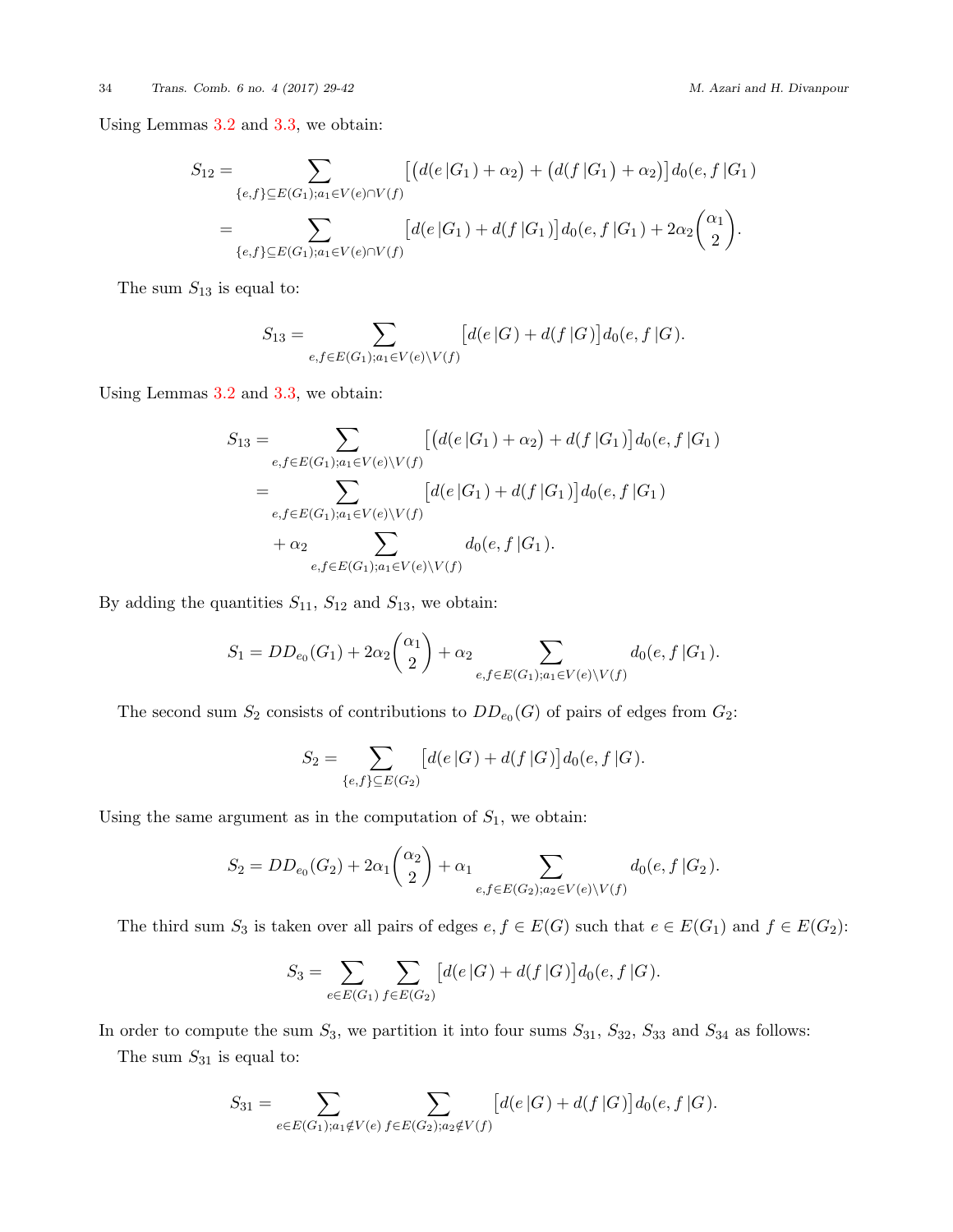Using Lemmas [3.2](#page-3-1) and [3.3](#page-3-2), we obtain:

$$
S_{31} = \sum_{e \in E(G_1); a_1 \notin V(e)} \sum_{f \in E(G_2); a_2 \notin V(f)} \left[ d(e|G_1) + d(f|G_2) \right] \left[ D_1(a_1, e|G_1) + D_1(a_2, f|G_2) + 1 \right]
$$
  
=  $(m_2 - \alpha_2) \sum_{e \in E(G_1)} d(e|G_1)D_1(a_1, e|G_1) + (m_1 - \alpha_1) \sum_{f \in E(G_2)} d(f|G_2)D_1(a_2, f|G_2)$   
+  $\left[ M_1(G_1) - 2m_1 - \alpha_1(\alpha_1 - 2) - \delta(a_1|G_1) \right] \left[ D_1(a_2|G_2) + m_2 - \alpha_2 \right]$   
+  $\left[ M_1(G_2) - 2m_2 - \alpha_2(\alpha_2 - 2) - \delta(a_2|G_2) \right] \left[ D_1(a_1|G_1) + m_1 - \alpha_1 \right].$ 

The sum  $S_{32}$  is equal to:

$$
S_{32} = \sum_{e \in E(G_1); a_1 \notin V(e)} \sum_{f \in E(G_2); a_2 \in V(f)} [d(e|G) + d(f|G)] d_0(e, f|G).
$$

Using Lemmas [3.2](#page-3-1) and [3.3](#page-3-2), we obtain:

$$
S_{32} = \sum_{e \in E(G_1); a_1 \notin V(e)} \sum_{f \in E(G_2); a_2 \in V(f)} [d(e|G_1) + (d(f|G_2) + \alpha_1)] [D_1(a_1, e|G_1) + 1]
$$
  
=
$$
\alpha_2 \Big[ \sum_{e \in E(G_1)} d(e|G_1)D_1(a_1, e|G_1) + M_1(G_1) - 2m_1 - \alpha_1(\alpha_1 - 2) - \delta(a_1|G_1) \Big]
$$
  
+ 
$$
\Big[ \alpha_2(\alpha_2 - 2) + \delta(\alpha_2|G_2) + \alpha_1\alpha_2 \Big] [D_1(a_1|G_1) + m_1 - \alpha_1].
$$

The sum  $\mathcal{S}_{33}$  is equal to:

$$
S_{33} = \sum_{e \in E(G_1); a_1 \in V(e)} \sum_{f \in E(G_2); a_2 \notin V(f)} [d(e|G) + d(f|G)] d_0(e, f|G).
$$

Using the same argument as in the computation of  $S_{32}$ , we obtain:

$$
S_{33} = \alpha_1 \left[ \sum_{f \in E(G_2)} d(f|G_2)D_1(a_2, f|G_2) + M_1(G_2) - 2m_2 - \alpha_2(\alpha_2 - 2) - \delta(a_2|G_2) \right]
$$
  
+  $\left[ \alpha_1(\alpha_1 - 2) + \delta(a_1|G_1) + \alpha_1\alpha_2 \right] \left[ D_1(a_2|G_2) + m_2 - \alpha_2 \right].$ 

The sum  $\mathcal{S}_{34}$  is equal to:

$$
S_{34} = \sum_{e \in E(G_1); a_1 \in V(e)} \sum_{f \in E(G_2); a_2 \in V(f)} [d(e|G) + d(f|G)] d_0(e, f|G).
$$

Using Lemmas [3.2](#page-3-1) and [3.3](#page-3-2), we obtain:

$$
S_{34} = \sum_{e \in E(G_1); a_1 \in V(e)} \sum_{f \in E(G_2); a_2 \in V(f)} \left[ \left( d(e|G_1) + \alpha_2 \right) + \left( d(f|G_2) + \alpha_1 \right) \right] = \alpha_2 \left[ \alpha_1(\alpha_1 - 2) + \delta(a_1|G_1) \right] + \alpha_1 \left[ \alpha_2(\alpha_2 - 2) + \delta(a_2|G_2) \right] + (\alpha_1 + \alpha_2)\alpha_1\alpha_2.
$$

By adding the quantities  $S_{31}$ ,  $S_{32}$ ,  $S_{33}$  and  $S_{34}$ , we obtain:

$$
S_3 = m_2 \sum_{e \in E(G_1)} d(e|G_1)D_1(a_1, e|G_1) + m_1 \sum_{f \in E(G_2)} d(f|G_2)D_1(a_2, f|G_2)
$$
  
+ 
$$
[M_1(G_2) - 2m_2 + \alpha_1 \alpha_2] [D_1(a_1|G_1) + m_1] + [M_1(G_1) - 2m_1 + \alpha_1 \alpha_2] [D_1(a_2|G_2) + m_2].
$$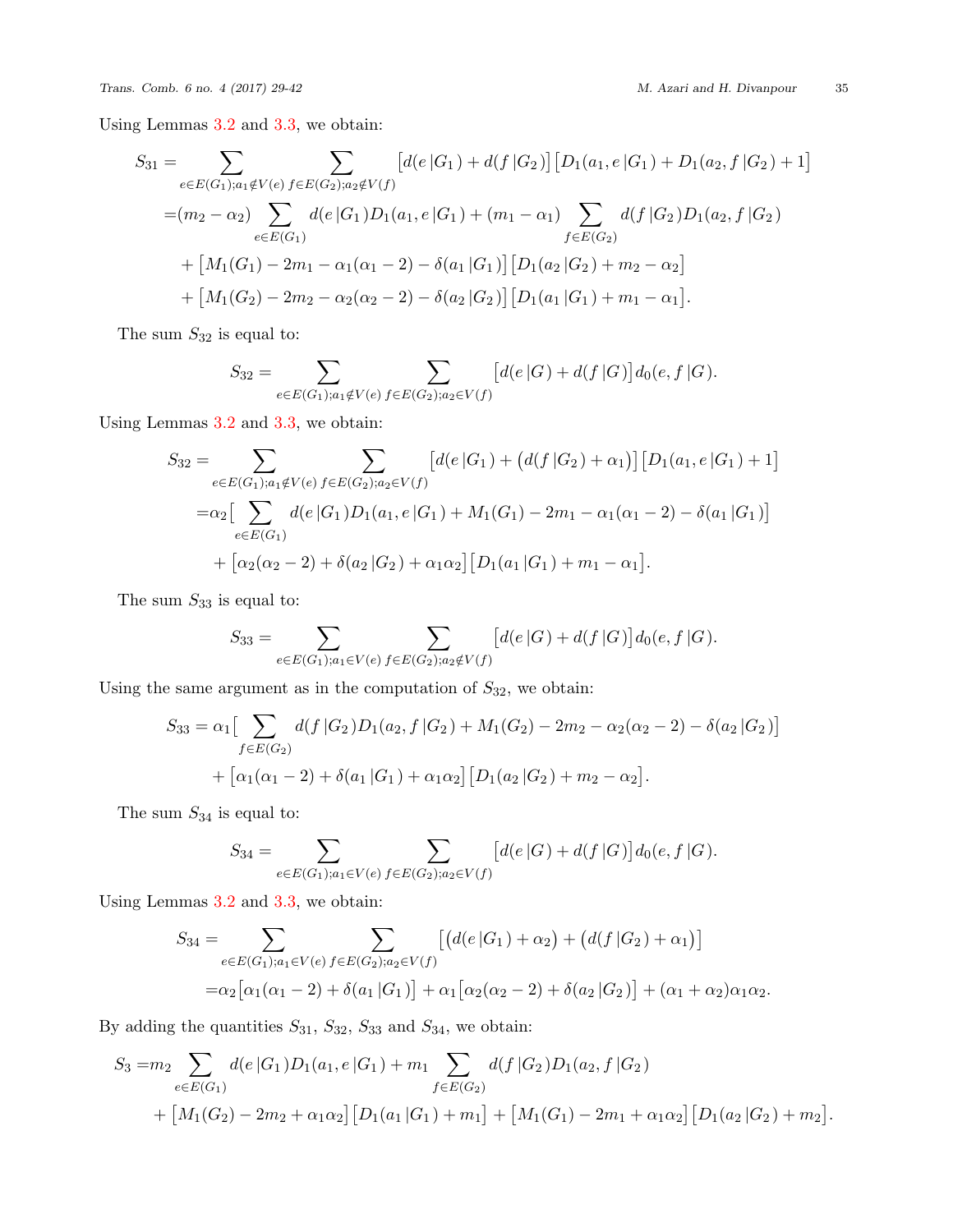The formula of  $DD_{e_0}(G)$  is obtained by adding the quantities  $S_1$ ,  $S_2$  and  $S_3$  and simplifying the resulting expression.

*(ii)* Using the same argument as in the proof of part *(i)*, we can get the desired result. □

3.2. **Link.** Let  $G_1$  and  $G_2$  be two connected graphs with disjoint vertex sets  $V(G_1)$  and  $V(G_2)$  and edge sets  $E(G_1)$  and  $E(G_2)$ , respectively. Following Došlić [[13\]](#page-12-15), for given vertices  $a_1 \in V(G_1)$  and  $a_2 \in V(G_2)$ , a *link* of  $G_1$  and  $G_2$  by vertices  $a_1$  and  $a_2$  is denoted by  $(G_1 \sim G_2)(a_1, a_2)$  and obtained by joining  $a_1$  and  $a_2$  by an edge in the union of these graphs. We denote by  $n_i$ ,  $m_i$  and  $\alpha_i$ , the order and size of the graph  $G_i$  and the degree of  $a_i$  in  $G_i$ , respectively, where  $i \in \{1,2\}$ . It is easy to see that,  $|V((G_1 \sim G_2)(a_1, a_2))|=n_1+n_2$  and  $|E((G_1 \sim G_2)(a_1, a_2))|=m_1+m_2+1$ .

In the following lemma, the distance between vertices of  $(G_1 \sim G_2)(a_1, a_2)$  is computed. The result follows easily from the definition of link of graphs, so the proof is omitted.

<span id="page-7-0"></span>**Lemma 3.5.** *Let G* =  $(G_1 ∼ G_2)(a_1, a_2)$ *. For u, v* ∈ *V*(*G*)*,* 

$$
d(u, v | G) = \begin{cases} d(u, v | G_1) & u, v \in V(G_1), \\ d(u, v | G_2) & u, v \in V(G_2), \\ d(u, a_1 | G_1) + d(a_2, v | G_2) + 1 & u \in V(G_1), v \in V(G_2). \end{cases}
$$

In the following lemma, the distances  $d_0$  and  $d_4$  between edges of  $(G_1 \sim G_2)(a_1, a_2)$  are computed. The results follow easily from Lemma [3.5,](#page-7-0) so the proofs are omitted.

<span id="page-7-1"></span>**Lemma 3.6.** *Let*  $G = (G_1 \sim G_2)(a_1, a_2)$ *. For*  $e, f \in E(G)$ *,* 

$$
(i) d_0(e, f | G) = \begin{cases} d_0(e, f | G_1) & e, f \in E(G_1), \\ d_0(e, f | G_2) & e, f \in E(G_2), \\ D_1(a_1, e | G_1) + 1 & e \in E(G_1), f = a_1 a_2, \\ D_1(a_2, e | G_2) + 1 & e \in E(G_2), f = a_1 a_2, \\ D_1(a_1, e | G_1) + D_1(a_2, f | G_2) + 2 & e \in E(G_1), f \in E(G_2), \\ d_4(e, f | G_1) & e, f \in E(G_1), \\ d_4(e, f | G_2) & e, f \in E(G_2), \\ D_2(a_1, e | G_1) + 1 & e \in E(G_1), f = a_1 a_2, \\ D_2(a_2, e | G_2) + 1 & e \in E(G_2), f = a_1 a_2, \\ D_2(a_1, e | G_1) + D_2(a_2, f | G_2) + 1 & e \in E(G_1), f \in E(G_2). \end{cases}
$$

In the following lemma, the degree of an arbitrary edge of  $(G_1 \sim G_2)(a_1, a_2)$  is computed. The result follows easily from the definition of link of graphs, so the proof is omitted.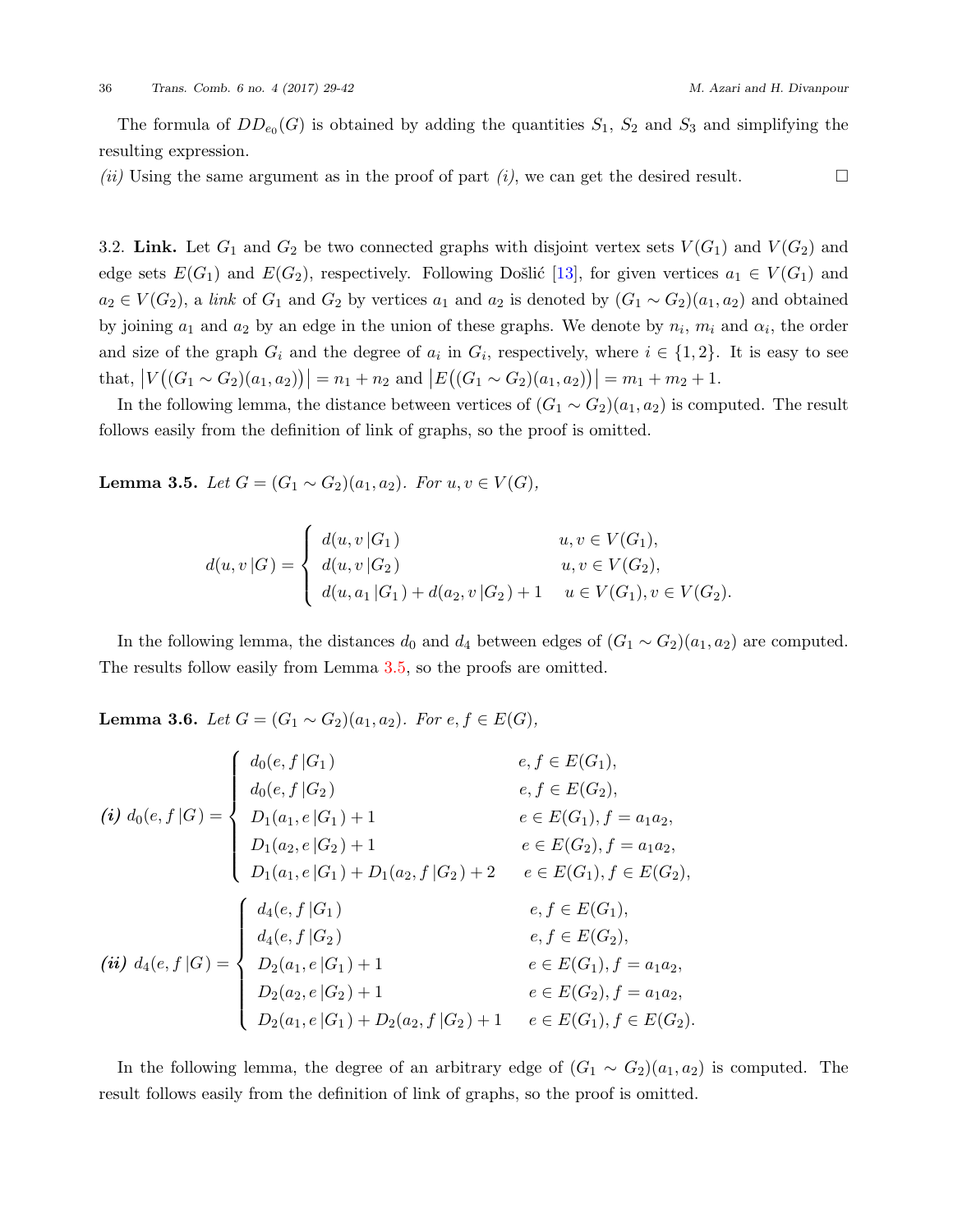<span id="page-8-0"></span>**Lemma 3.7.** *Let*  $G = (G_1 ∼ G_2)(a_1, a_2)$ *. For*  $e ∈ E(G)$ *,* 

$$
d(e|G) = \begin{cases} d(e|G_1) & e \in E(G_1), a_1 \notin V(e), \\ d(e|G_1) + 1 & e \in E(G_1), a_1 \in V(e), \\ d(e|G_2) & e \in E(G_2), a_2 \notin V(e), \\ d(e|G_2) + 1 & e \in E(G_2), a_2 \in V(e), \\ \alpha_1 + \alpha_2 & e = a_1 a_2. \end{cases}
$$

**Theorem 3.8.** *Let*  $G = (G_1 \sim G_2)(a_1, a_2)$ *. The first and second edge-degree distances of*  $G$  *are given by:*

(i) 
$$
DD_{e_0}(G) = DD_{e_0}(G_1) + DD_{e_0}(G_2) + \sum_{e,f \in E(G_1); a_1 \in V(e) \setminus V(f)} d_0(e, f | G_1)
$$
  
+ 
$$
\sum_{e,f \in E(G_2); a_2 \in V(e) \setminus V(f)} d_0(e, f | G_2) + (m_2 + 1) \sum_{e \in E(G_1)} d(e | G_1)D_1(a_1, e | G_1)
$$
  
+ 
$$
(m_1 + 1) \sum_{f \in E(G_2)} d(f | G_2)D_1(a_2, f | G_2) + [M_1(G_2) - 2m_2 + 2\alpha_2 + \alpha_1]D_1(a_1 | G_1)
$$
  
+ 
$$
[M_1(G_1) - 2m_1 + 2\alpha_1 + \alpha_2]D_1(a_2 | G_2) + (2m_2 + 1)(M_1(G_1) - 2m_1)
$$
  
+ 
$$
(2m_1 + 1)(M_1(G_2) - 2m_2) + \alpha_1(\alpha_1 + 2m_2) + \alpha_2(\alpha_2 + 2m_1) + (m_1 + m_2)(\alpha_1 + \alpha_2),
$$

(ii) 
$$
DD_{e_4}(G) = DD_{e_4}(G_1) + DD_{e_4}(G_2) + \sum_{e,f \in E(G_1); a_1 \in V(e) \setminus V(f)} d_4(e, f | G_1)
$$
  
+ 
$$
\sum_{e,f \in E(G_2); a_2 \in V(e) \setminus V(f)} d_4(e, f | G_2) + 2 \sum_{\{u,v\} \subseteq N(a_1|G_1)} d(u, v | G_1)
$$
  
+ 
$$
2 \sum_{\{u,v\} \subseteq N(a_2|G_2)} d(u, v | G_2) + (m_2 + 1) \sum_{e \in E(G_1)} d(e | G_1) D_2(a_1, e | G_1)
$$
  
+ 
$$
(m_1 + 1) \sum_{f \in E(G_2)} d(f | G_2) D_2(a_2, f | G_2) + [M_1(G_2) - 2m_2 + 2\alpha_2 + \alpha_1] D_2(a_1 | G_1)
$$
  
+ 
$$
[M_1(G_1) - 2m_1 + 2\alpha_1 + \alpha_2] D_2(a_2 | G_2) + (m_2 + 1) [M_1(G_1) - 2m_1 + 2\alpha_1]
$$
  
+ 
$$
(m_1 + 1) [M_1(G_2) - 2m_2 + 2\alpha_2] + (m_1 + m_2)(\alpha_1 + \alpha_2).
$$

*Proof. (i)* By definition of the first edge-degree distance,

$$
DD_{e_0}(G) = \sum_{\{e,f\} \subseteq E(G)} [d(e|G) + d(f|G)]d_0(e, f|G).
$$

Now, we partition the above sum into five sums as follows:

The first sum  $S_1$  consists of contributions to  $DD_{e_0}(G)$  of pairs of edges from  $G_1$ :

$$
S_1 = \sum_{\{e,f\} \subseteq E(G_1)} [d(e|G) + d(f|G)]d_0(e, f|G).
$$

In order to compute the sum  $S_1$ , we partition it into three sums  $S_{11}$ ,  $S_{12}$  and  $S_{13}$  as follows: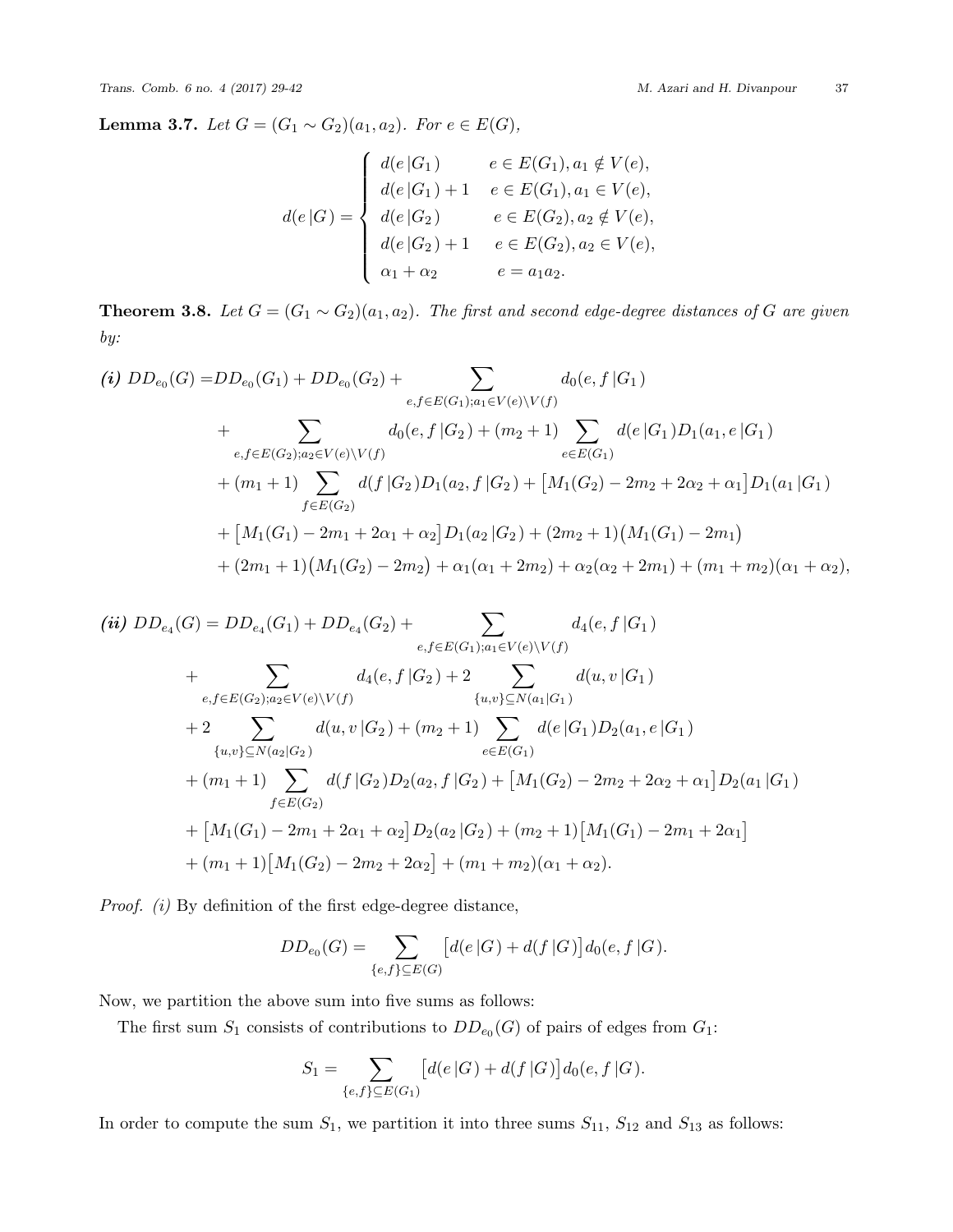### 38 *Trans. Comb. 6 no. 4 (2017) 29-42 M. Azari and H. Divanpour*

The sum  $S_{11}$  is equal to:

$$
S_{11} = \sum_{\{e,f\} \subseteq E(G_1); a_1 \notin V(e) \cup V(f)} [d(e|G) + d(f|G)]d_0(e, f|G).
$$

Using Lemmas [3.6](#page-7-1) and [3.7](#page-8-0), we obtain:

$$
S_{11} = \sum_{\{e,f\} \subseteq E(G_1); a_1 \notin V(e) \cup V(f)} [d(e|G_1) + d(f|G_1)]d_0(e, f|G_1).
$$

The sum *S*<sup>12</sup> is equal to:

$$
S_{12} = \sum_{\{e,f\} \subseteq E(G_1); a_1 \in V(e) \cap V(f)} [d(e|G) + d(f|G)]d_0(e, f|G).
$$

Using Lemmas [3.6](#page-7-1) and [3.7](#page-8-0), we obtain:

$$
S_{12} = \sum_{\{e,f\} \subseteq E(G_1); a_1 \in V(e) \cap V(f)} \left[ \left( d(e|G_1) + 1 \right) + \left( d(f|G_1) + 1 \right) \right] d_0(e, f|G_1)
$$
  
= 
$$
\sum_{\{e,f\} \subseteq E(G_1); a_1 \in V(e) \cap V(f)} \left[ d(e|G_1) + d(f|G_1) \right] d_0(e, f|G_1) + 2 \binom{\alpha_1}{2}.
$$

The sum *S*<sup>13</sup> is equal to:

$$
S_{13} = \sum_{e,f \in E(G_1); a_1 \in V(e) \backslash V(f)} [d(e|G) + d(f|G)] d_0(e, f|G).
$$

Using Lemmas [3.6](#page-7-1) and [3.7](#page-8-0), we obtain:

$$
S_{13} = \sum_{e,f \in E(G_1); a_1 \in V(e) \setminus V(f)} \left[ \left( d(e|G_1) + 1 \right) + d(f|G_1) \right] d_0(e, f|G_1).
$$
  
= 
$$
\sum_{e,f \in E(G_1); a_1 \in V(e) \setminus V(f)} \left[ d(e|G_1) + d(f|G_1) \right] d_0(e, f|G_1) + \sum_{e,f \in E(G_1); a_1 \in V(e) \setminus V(f)} d_0(e, f|G_1).
$$

By adding the quantities  $S_{11}$ ,  $S_{12}$  and  $S_{13}$ , we obtain:

$$
S_1 = DD_{e_0}(G_1) + 2\binom{\alpha_1}{2} + \sum_{e,f \in E(G_1); a_1 \in V(e) \setminus V(f)} d_0(e, f \mid G_1).
$$

The second sum  $S_2$  consists of contributions to  $DD_{e_0}(G)$  of pairs of edges from  $G_2$ :

$$
S_2 = \sum_{\{e,f\} \subseteq E(G_2)} [d(e|G) + d(f|G)]d_0(e, f|G).
$$

Using the same argument as in the computation of  $S_1$ , we obtain:

$$
S_2 = DD_{e_0}(G_2) + 2\binom{\alpha_2}{2} + \sum_{e,f \in E(G_2); a_2 \in V(e) \setminus V(f)} d_0(e, f \mid G_2).
$$

The third sum  $S_3$  is taken over all pairs of edges  $e, f \in E(G)$  such that  $e \in E(G_1)$  and  $f = a_1 a_2$ :

$$
S_3 = \sum_{e \in E(G_1), f = a_1 a_2} [d(e|G) + d(f|G)] d_0(e, f|G).
$$

In order to compute the sum  $S_3$ , we partition it into two sums  $S_{31}$  and  $S_{32}$  as follows: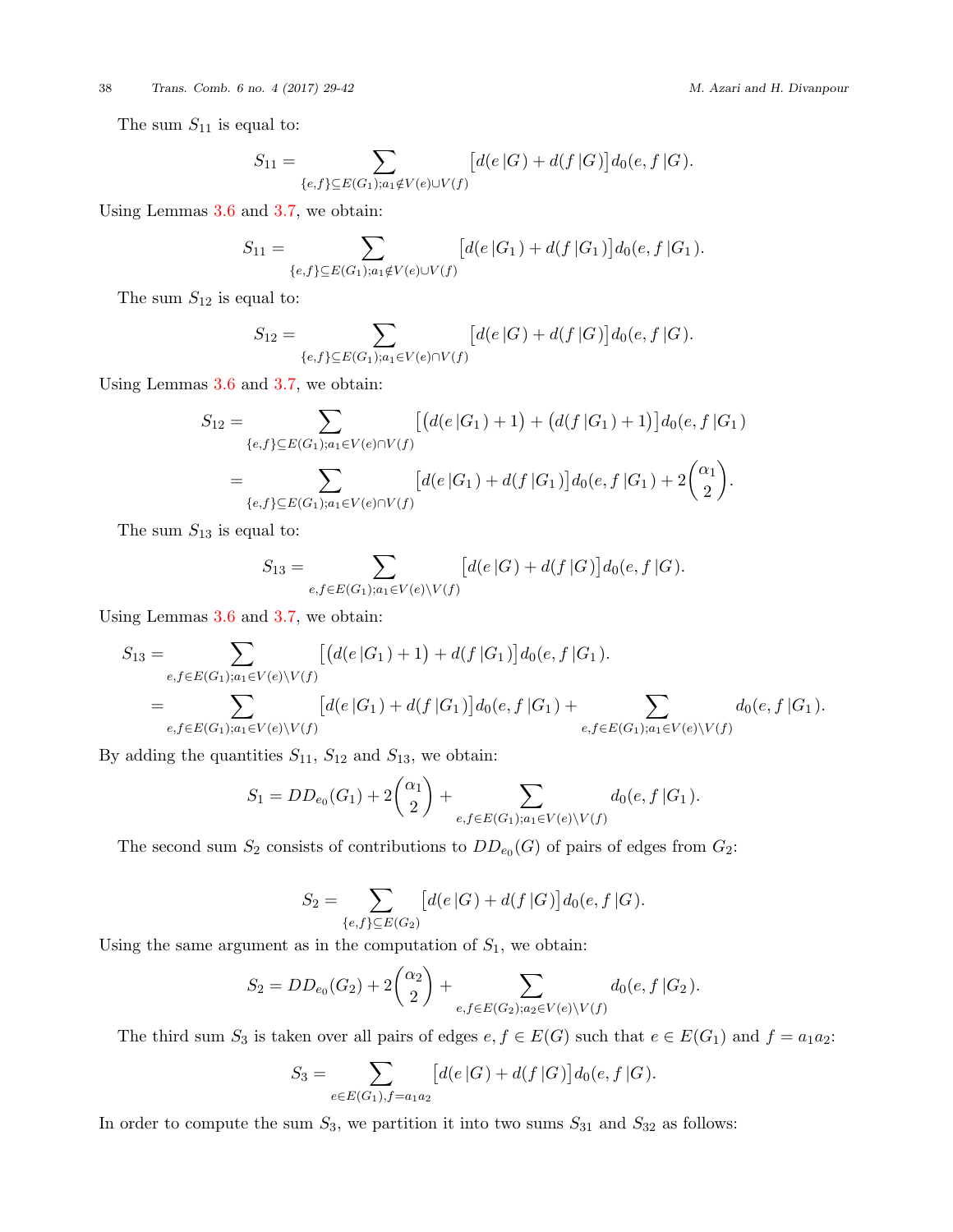The sum  $S_{31}$  is equal to:

$$
S_{31} = \sum_{e \in E(G_1); a_1 \notin V(e), f = a_1 a_2} [d(e|G) + d(f|G)] d_0(e, f|G).
$$

Using Lemmas [3.6](#page-7-1) and [3.7](#page-8-0), we obtain:

$$
S_{31} = \sum_{e \in E(G_1); a_1 \notin V(e)} [d(e|G_1) + (\alpha_1 + \alpha_2)] [D_1(a_1, e|G_1) + 1]
$$
  
= 
$$
\sum_{e \in E(G_1)} d(e|G_1)D_1(a_1, e|G_1) + M_1(G_1) - 2m_1 - \alpha_1(\alpha_1 - 2) - \delta(a_1|G_1)
$$
  
+ 
$$
(\alpha_1 + \alpha_2)[D_1(a_1|G_1) + m_1 - \alpha_1].
$$

The sum *S*<sup>32</sup> is equal to:

$$
S_{32} = \sum_{e \in E(G_1); a_1 \in V(e), f = a_1 a_2} [d(e|G) + d(f|G)] d_0(e, f|G).
$$

Using Lemmas [3.6](#page-7-1) and [3.7](#page-8-0), we obtain:

$$
S_{32} = \sum_{e \in E(G_1); a_1 \in V(e)} [(d(e|G_1) + 1) + (\alpha_1 + \alpha_2)]
$$
  
=  $\alpha_1(\alpha_1 - 2) + \delta(a_1|G_1) + \alpha_1(\alpha_1 + \alpha_2 + 1).$ 

By adding the quantities  $S_{31}$  and  $S_{32}$ , we obtain:

$$
S_3 = \sum_{e \in E(G_1)} d(e|G_1)D_1(a_1, e|G_1) + M_1(G_1) - 2m_1 + \alpha_1 + (\alpha_1 + \alpha_2)[D_1(a_1|G_1) + m_1].
$$

The fourth sum  $S_4$  is taken over all pairs of edges  $e, f \in E(G)$  such that  $e \in E(G_2)$  and  $f = a_1 a_2$ :

$$
S_4 = \sum_{e \in E(G_2), f = a_1 a_2} \left[ d(e|G) + d(f|G) \right] d_0(e, f|G).
$$

Using the same argument as in the computation of  $S_3$ , we obtain:

$$
S_4 = \sum_{e \in E(G_2)} d(e|G_2)D_1(a_2, e|G_2) + M_1(G_2) - 2m_2 + \alpha_2 + (\alpha_1 + \alpha_2)[D_1(a_2|G_2) + m_2].
$$

The fifth sum  $S_5$  is taken over all pairs of edges  $e, f \in E(G)$  such that  $e \in E(G_1)$  and  $f \in E(G_2)$ :

$$
S_5 = \sum_{e \in E(G_1)} \sum_{f \in E(G_2)} [d(e|G) + d(f|G)] d_0(e, f|G).
$$

In order to compute the sum  $S_5$ , we partition it into four sums  $S_{51}$ ,  $S_{52}$ ,  $S_{53}$  and  $S_{54}$  as follows:

The sum  $S_{51}$  is equal to:

$$
S_{51} = \sum_{e \in E(G_1); a_1 \notin V(e)} \sum_{f \in E(G_2); a_2 \notin V(f)} \left[ d(e|G) + d(f|G) \right] d_0(e, f|G).
$$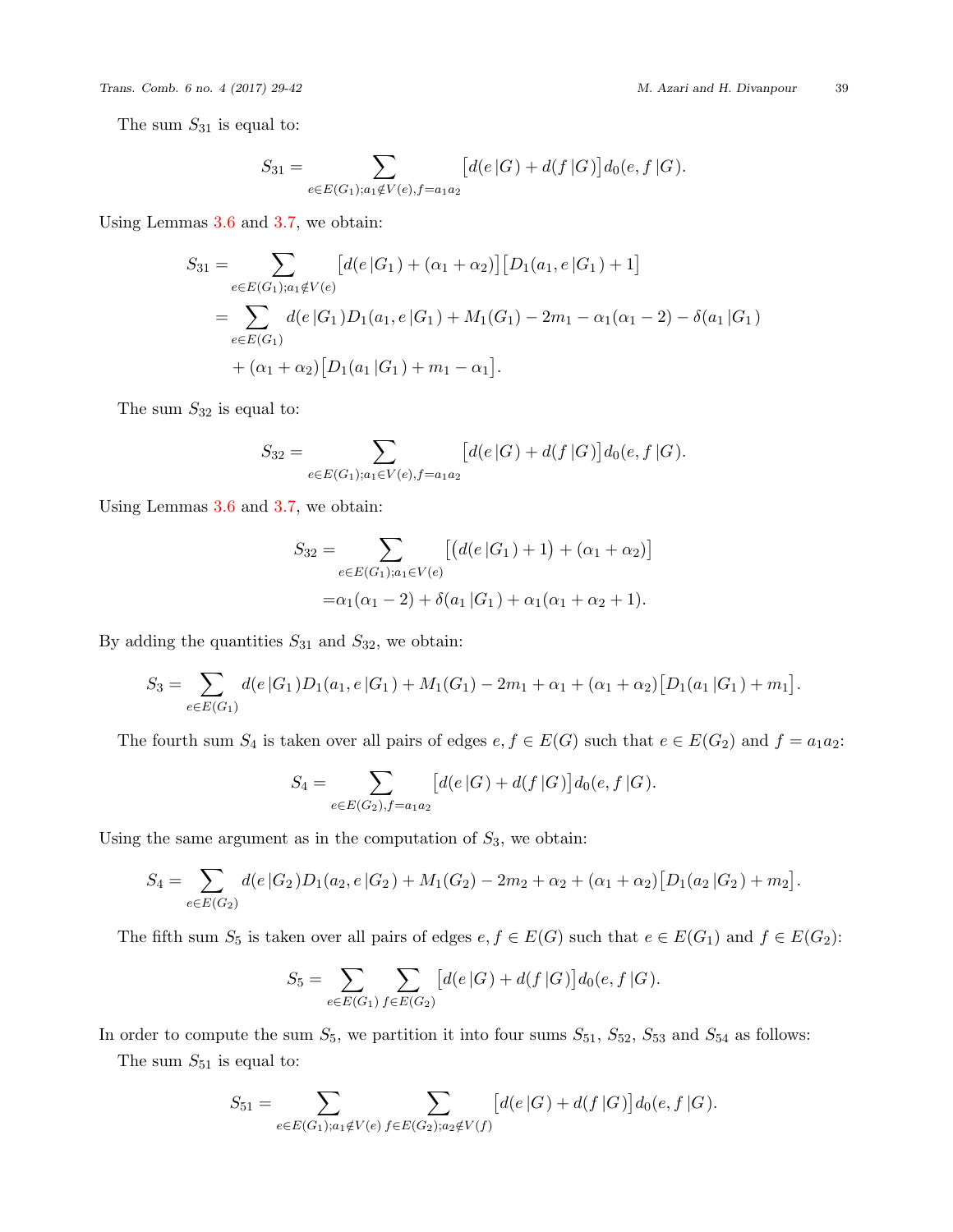40 *Trans. Comb. 6 no. 4 (2017) 29-42 M. Azari and H. Divanpour*

Using Lemmas [3.6](#page-7-1) and [3.7](#page-8-0), we obtain:

$$
S_{51} = \sum_{e \in E(G_1); a_1 \notin V(e)} \sum_{f \in E(G_2); a_2 \notin V(f)} \left[ d(e|G_1) + d(f|G_2) \right] \left[ D_1(a_1, e|G_1) + D_1(a_2, f|G_2) + 2 \right]
$$
  
\n
$$
= (m_2 - \alpha_2) \sum_{e \in E(G_1)} d(e|G_1) D_1(a_1, e|G_1) + (m_1 - \alpha_1) \sum_{f \in E(G_2)} d(f|G_2) D_1(a_2, f|G_2)
$$
  
\n
$$
+ \left[ M_1(G_1) - 2m_1 - \alpha_1(\alpha_1 - 2) - \delta(a_1|G_1) \right] \left[ D_1(a_2|G_2) + 2(m_2 - \alpha_2) \right]
$$
  
\n
$$
+ \left[ M_1(G_2) - 2m_2 - \alpha_2(\alpha_2 - 2) - \delta(a_2|G_2) \right] \left[ D_1(a_1|G_1) + 2(m_1 - \alpha_1) \right].
$$

The sum  $S_{52}$  is equal to:

$$
S_{52} = \sum_{e \in E(G_1); a_1 \notin V(e)} \sum_{f \in E(G_2); a_2 \in V(f)} [d(e|G) + d(f|G)] d_0(e, f|G).
$$

Using Lemmas [3.6](#page-7-1) and [3.7](#page-8-0), we obtain:

$$
S_{52} = \sum_{e \in E(G_1); a_1 \notin V(e)} \sum_{f \in E(G_2); a_2 \in V(f)} [d(e|G_1) + (d(f|G_2) + 1)][D_1(a_1, e|G_1) + 2]
$$
  
=
$$
\alpha_2 \Big[ \sum_{e \in E(G_1)} d(e|G_1)D_1(a_1, e|G_1) + 2(M_1(G_1) - 2m_1 - \alpha_1(\alpha_1 - 2) - \delta(a_1|G_1)) \Big]
$$
  
+ 
$$
[\alpha_2(\alpha_2 - 1) + \delta(\alpha_2|G_2)][D_1(a_1|G_1) + 2(m_1 - \alpha_1)].
$$

The sum  $\mathcal{S}_{53}$  is equal to:

$$
S_{53} = \sum_{e \in E(G_1); a_1 \in V(e)} \sum_{f \in E(G_2); a_2 \notin V(f)} [d(e|G) + d(f|G)]d_0(e, f|G).
$$

Using the same argument as in the computation of  $S_{52}$ , we obtain:

$$
S_{53} = \alpha_1 \Big[ \sum_{f \in E(G_2)} d(f \, | G_2) D_1(a_2, f \, | G_2) + 2 \big( M_1(G_2) - 2m_2 - \alpha_2(\alpha_2 - 2) - \delta(a_2 \, | G_2) \big) \Big] + \Big[ \alpha_1(\alpha_1 - 1) + \delta(\alpha_1 \, | G_1) \Big] \Big[ D_1(a_2 \, | G_2) + 2(m_2 - \alpha_2) \Big].
$$

The sum  $\mathcal{S}_{54}$  is equal to:

$$
S_{54} = \sum_{e \in E(G_1); a_1 \in V(e)} \sum_{f \in E(G_2); a_2 \in V(f)} [d(e|G) + d(f|G)] d_0(e, f|G).
$$

Using Lemmas [3.6](#page-7-1) and [3.7](#page-8-0), we obtain:

$$
S_{54} = 2 \sum_{e \in E(G_1); a_1 \in V(e)} \sum_{f \in E(G_2); a_2 \in V(f)} \left[ \left( d(e|G_1) + 1 \right) + \left( d(f|G_2) + 1 \right) \right]
$$
  
=  $2\alpha_2 \left[ \alpha_1(\alpha_1 - 2) + \delta(a_1|G_1) \right] + 2\alpha_1 \left[ \alpha_2(\alpha_2 - 2) + \delta(a_2|G_2) \right] + 4\alpha_1\alpha_2.$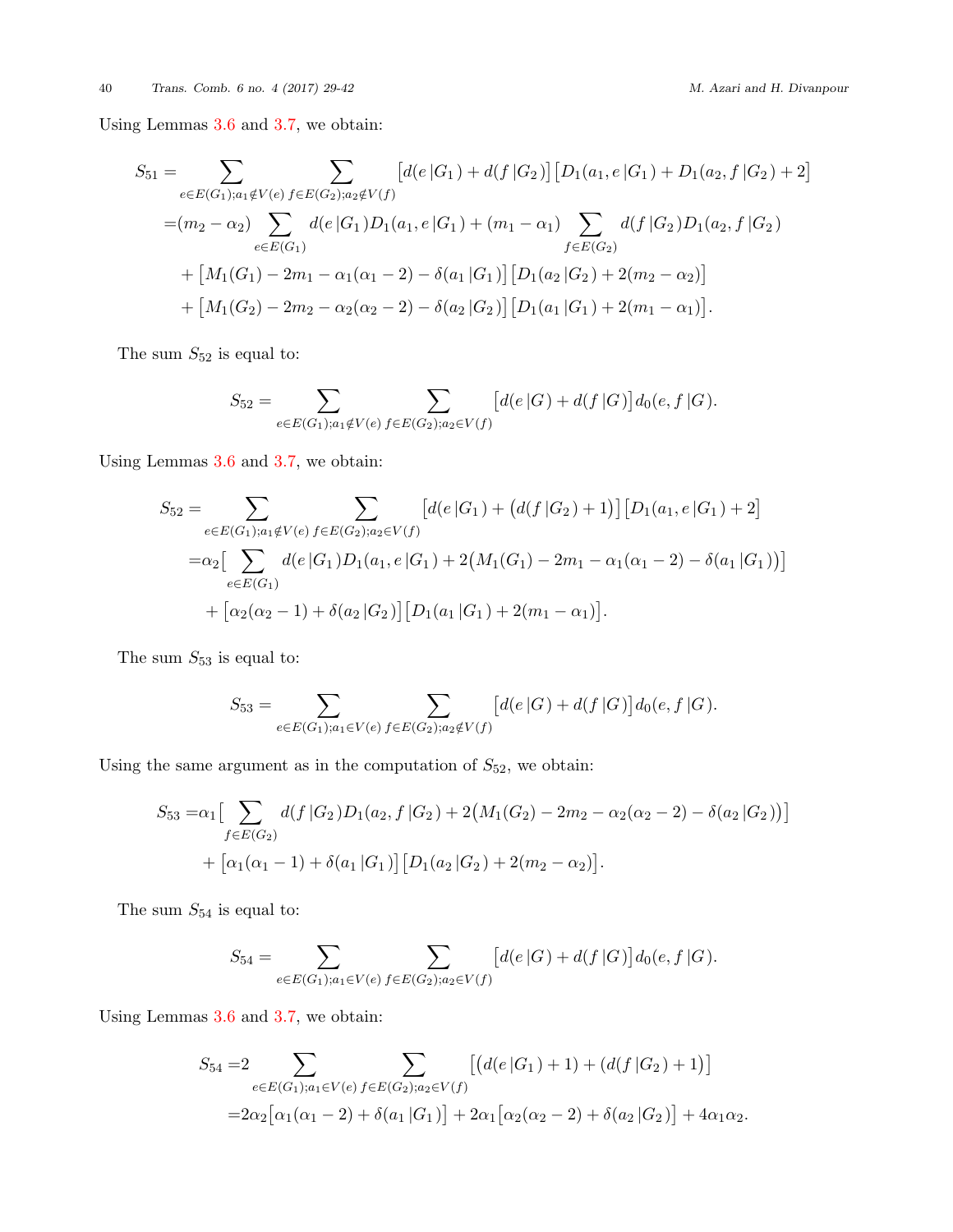By adding the quantities  $S_{51}$ ,  $S_{52}$ ,  $S_{53}$  and  $S_{54}$ , we obtain:

$$
S_5 = m_2 \sum_{e \in E(G_1)} d(e|G_1)D_1(a_1, e|G_1) + m_1 \sum_{f \in E(G_2)} d(f|G_2)D_1(a_2, f|G_2)
$$
  
+ 
$$
[M_1(G_1) - 2m_1 + \alpha_1]D_1(a_2|G_2) + [M_1(G_2) - 2m_2 + \alpha_2]D_1(a_1|G_1)
$$
  
+ 
$$
2m_2[M_1(G_1) - 2m_1 + \alpha_1] + 2m_1[M_1(G_2) - 2m_2 + \alpha_2].
$$

The formula of  $DD_{e_0}(G)$  is obtained by adding the quantities  $S_1$ ,  $S_2$ ,  $S_3$ ,  $S_4$  and  $S_5$  and simplifying the resulting expression.

*(ii)* Using the same argument as in the proof of part *(i)*, we can get the desired result. □

### **ACKNOWLEDGEMENT**

The authors would like to thank the referee for insightful comments and valuable suggestions.

### **REFERENCES**

- <span id="page-12-4"></span>[1] P. Ali and S. Mukwembi, Degree distance and edge-connectivity, *Australas. J. Combin.*, **60** no. 1 (2014) 50–68.
- <span id="page-12-9"></span>[2] A. R. Ashrafi, A. Hamzeh and S. Hossein-Zadeh, Calculation of some topological indices of splices and links of graphs, *J. Appl. Math. Inf.*, **29** no. 1-2 (2011) 327–335.
- <span id="page-12-10"></span>[3] M. Azari, Sharp lower bounds on the Narumi-Katayama index of graph operations, *Appl. Math. Comput.*, **239** (2014) 409–421.
- <span id="page-12-11"></span>[4] M. Azari, A note on vertex-edge Wiener indices, *Iranian J. Math. Chem.*, **7** no. 1 (2016) 11–17.
- <span id="page-12-12"></span>[5] M. Azari and F. Falahati-Nezhad, On vertex-degree-based invariants of link of graphs with application in dendrimers, *J. Comput. Theor. Nanosci.*, **12** no. 12 (2015) 5611–5616.
- <span id="page-12-13"></span>[6] M. Azari and F. Falahati-Nezhad, Splice graphs and their vertex-degree-based invariants, *Iranian J. Math. Chem.*, **8** no. 1 (2017) 61–70.
- <span id="page-12-14"></span>[7] M. Azari, A. Iranmanesh and I. Gutman, Zagreb indices of bridge and chain graphs, *MATCH Commun. Math. Comput. Chem.*, **70** no. 3 (2013) 921–938.
- <span id="page-12-5"></span>[8] O. Bucicovschi and S. M. Cioabă, The minimum degree distance of graphs of given order and size, *Discrete Appl. Math.*, **156** no. 18 (2008) 3518–3521.
- <span id="page-12-6"></span>[9] P. Dankelmann, I. Gutman, S. Mukwembi and H. C. Swart, On the degree distance of a graph, *Discrete Appl. Math.*, **157** no. 13 (2009) 2773–2777.
- <span id="page-12-7"></span>[10] K. C. Das, G. Su and L. Xiong, Relation between degree distance and Gutman index of graphs, *MATCH Commun. Math. Comput. Chem.*, **76** no. 1 (2016) 221–232.
- <span id="page-12-0"></span>[11] M. V. Diudea, *QSPR/QSAR Studies by Molecular Descriptors*, NOVA, New York, 2001.
- <span id="page-12-2"></span>[12] A. Dobrynin and A. A. Kochetova, Degree distance of a graph: A degree analogue of the Wiener index, *J. Chem. Inf. Comput. Sci.*, **34** no. 5 (1994) 1082–1086.
- <span id="page-12-15"></span>[13] T. Došlić, Splices, links and their degree-weighted Wiener polynomials, *Graph Theory Notes N. Y.*, 48 (2005) 47–55.
- <span id="page-12-8"></span>[14] Z. Du and B. Zhou, Degree distance of unicyclic graphs, *Filomat*, **24** no. 4 (2010) 95–120.
- <span id="page-12-3"></span>[15] I. Gutman, Selected properties of the Schultz molecular topological index, *J. Chem. Inf. Comput. Sci.*, **34** no. 5 (1994) 1087–1089.
- <span id="page-12-1"></span>[16] I. Gutman and O. E. Polansky, *Mathematical Concepts in Organic Chemistry*, Springer, Berlin, 1986.